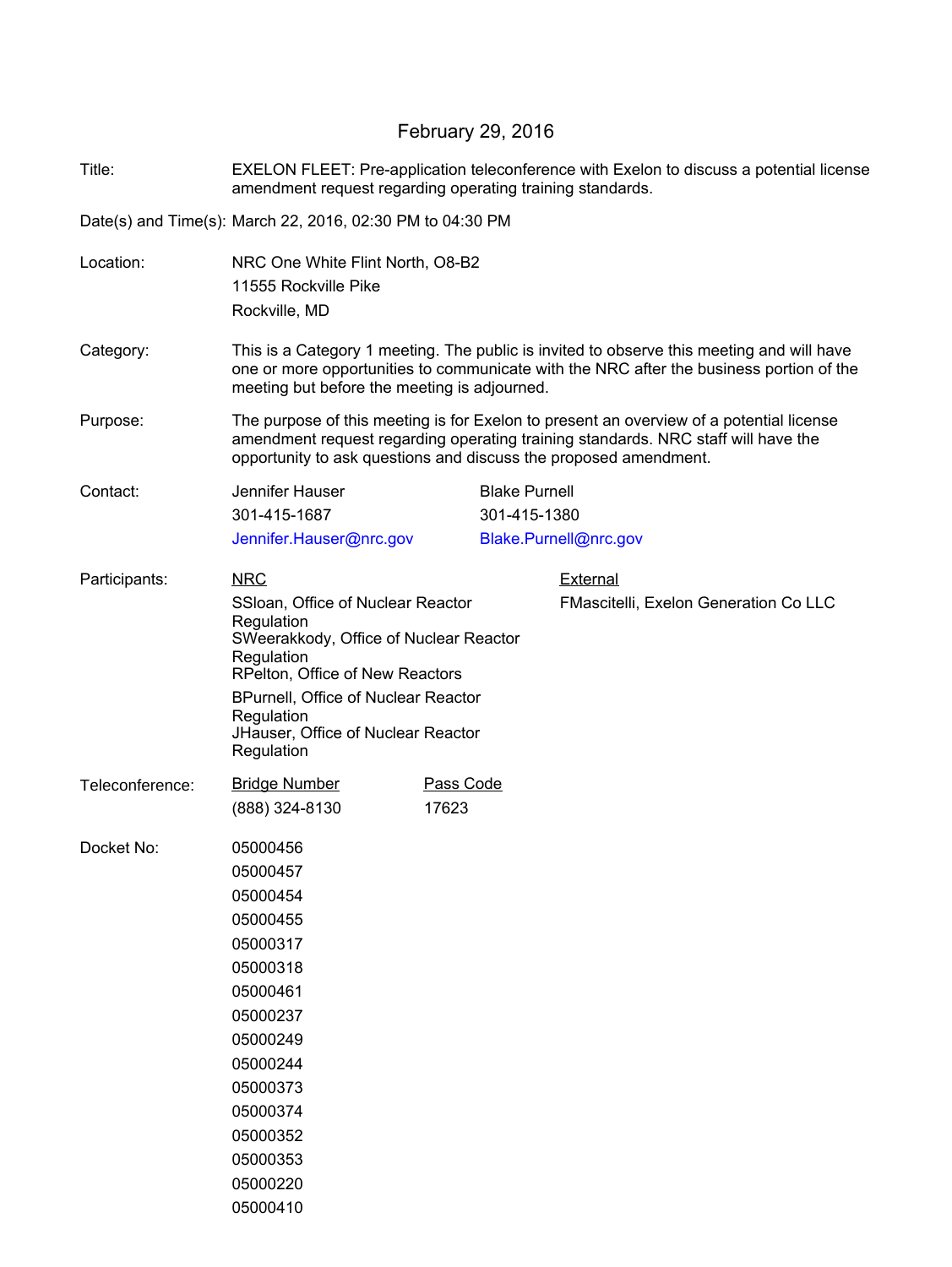| Docket No∶ | 05000277 |
|------------|----------|
|            | 05000278 |
|            | 05000254 |
|            | 05000265 |
|            | 05000289 |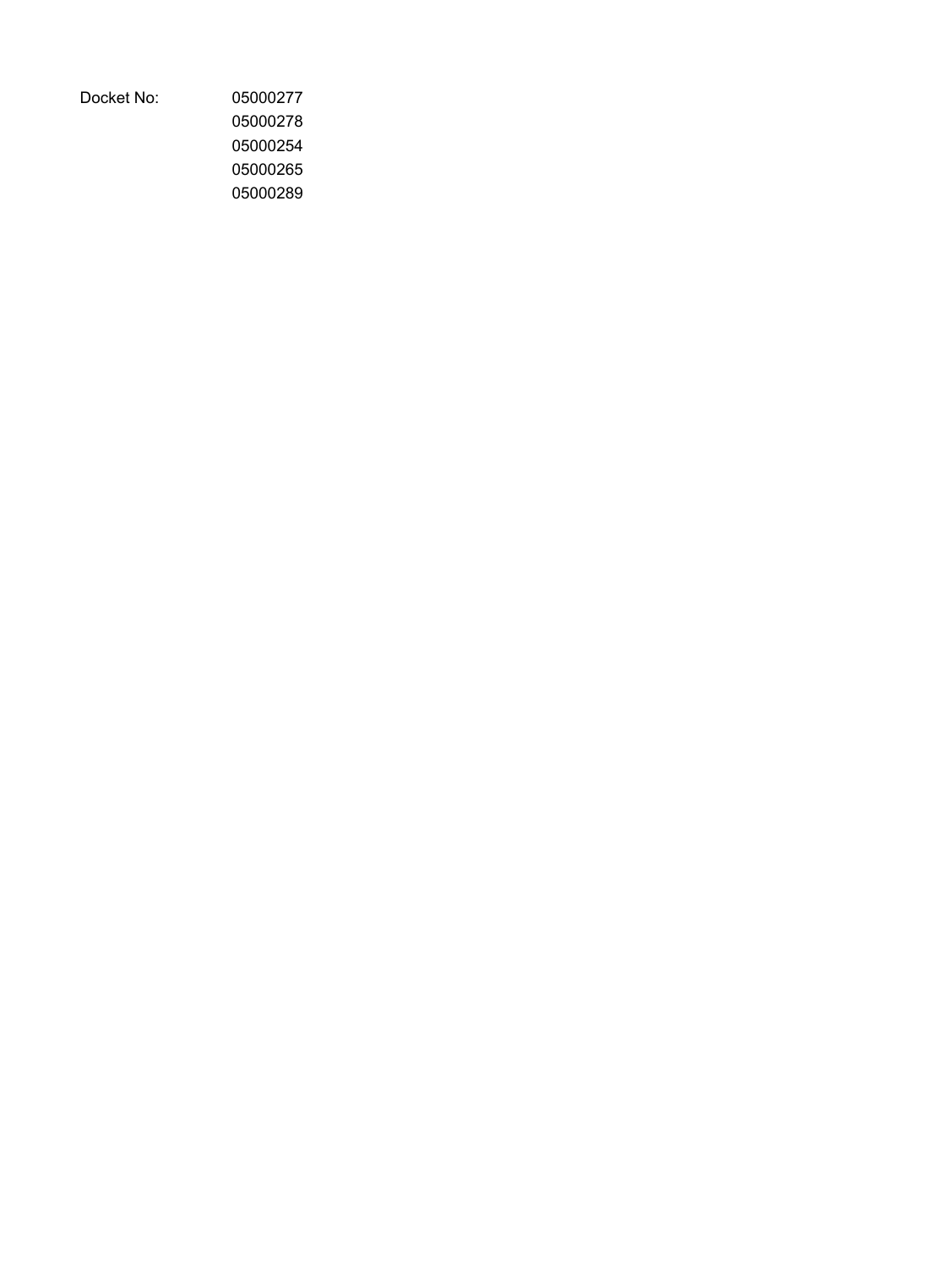# PUBLIC MEETING AGENDA

EXELON FLEET: Pre-application teleconference with Exelon to discuss a potential license amendment request regarding operating training standards.

March 22, 2016, 02:30 PM to 04:30 PM

NRC One White Flint North, O8-B2 11555 Rockville Pike Rockville, MD

### **Time**

2:30-2:45pm ET 2:45-3:00pm ET 3:00-4:00pm ET 4:00-4:15pm ET 4:15pm ET

**Topic** Introductions Exelon overview of request Discussion of request Public Comment period Adjourn

**Speaker NRC** Licensee NRC / Licensee Public **NRC**